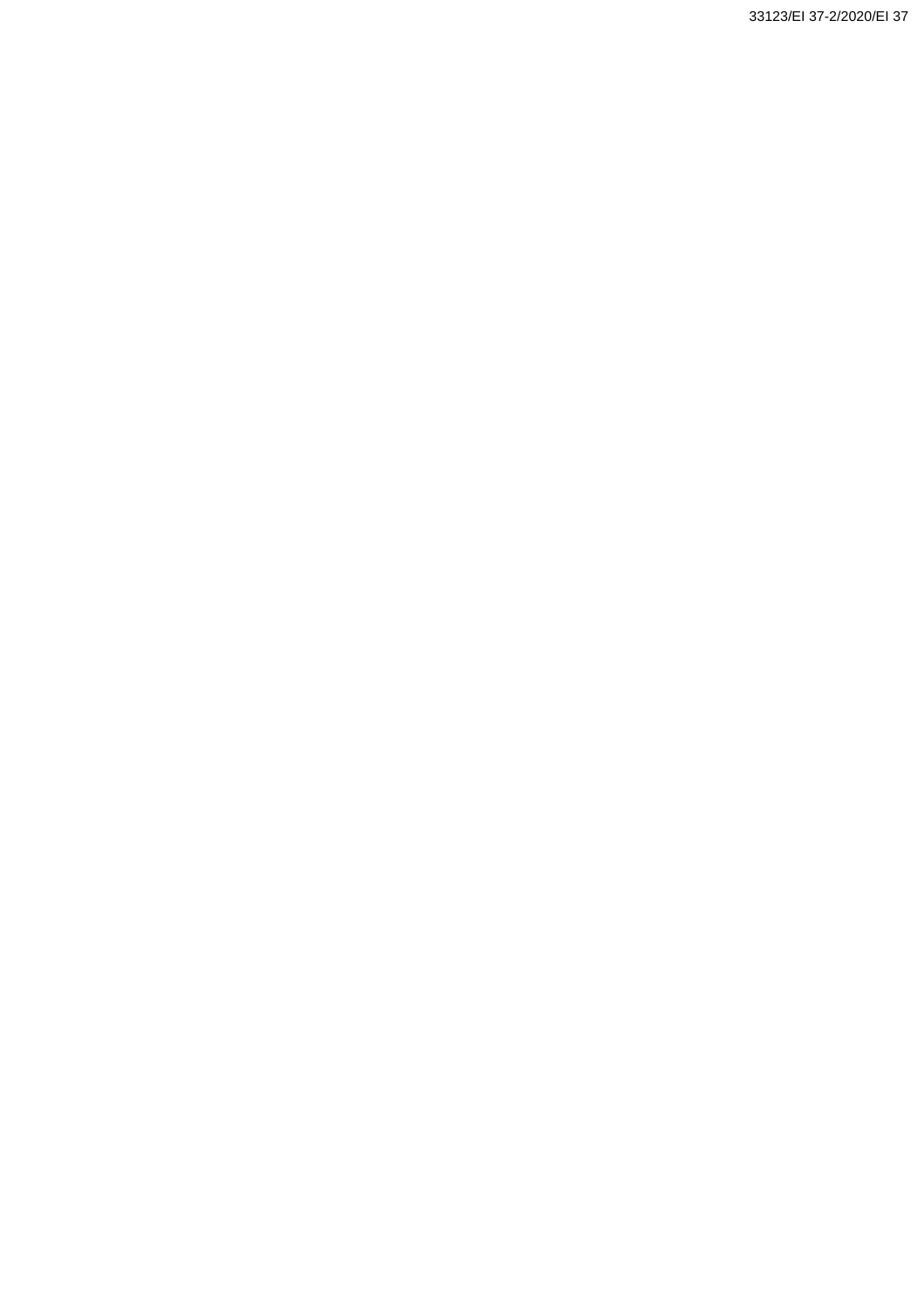

| <b>SEMESTER PASS</b> |    |              |              |                                                                                                                                                                                                                                                                                                                                                            |
|----------------------|----|--------------|--------------|------------------------------------------------------------------------------------------------------------------------------------------------------------------------------------------------------------------------------------------------------------------------------------------------------------------------------------------------------------|
|                      |    | 882 (330.00) | 881 (358.00) |                                                                                                                                                                                                                                                                                                                                                            |
|                      |    |              |              |                                                                                                                                                                                                                                                                                                                                                            |
|                      |    |              |              |                                                                                                                                                                                                                                                                                                                                                            |
|                      |    |              |              |                                                                                                                                                                                                                                                                                                                                                            |
| <b>PAPER PASS</b>    |    |              |              |                                                                                                                                                                                                                                                                                                                                                            |
|                      |    |              |              |                                                                                                                                                                                                                                                                                                                                                            |
| <b>IPL</b>           | LL |              |              |                                                                                                                                                                                                                                                                                                                                                            |
|                      |    |              |              |                                                                                                                                                                                                                                                                                                                                                            |
|                      |    |              |              |                                                                                                                                                                                                                                                                                                                                                            |
|                      |    | 883 (341.00) |              | Result of Eighth Semester Five Year Integrated Double Degree B.B.A., LL.B(Honours)<br><b>Supplementary Examination January 2020</b><br><b>CO-OPERATIVE SCHOOL OF LAW THODUPUZHA</b><br><b>Five Year Integrated Double Degree BBA LL.B(Honours)</b><br><b>CO-OPERATIVE SCHOOL OF LAW THODUPUZHA</b><br>Five Year Integrated Double Degree BBA LL.B(Honours) |

| <b>PD Hills</b> |  |            |  |
|-----------------|--|------------|--|
|                 |  | 14.11.2011 |  |

 $-$ 

l

**14.11.2011 Sd/- Controller of Examinations**

> $\overline{\phantom{a}}$  $\mathsf{l}$

23/07/2020 Result Of Eighth Semester Five Year Integrated Double Degree B.B.A., LL.B(Honours) S <sup>1</sup>

Compiled using the **U-ExPERT** software developed by **Software Development Team** at **CETEX**,Pareeksha Bhavan, Mahatma Gandhi University Kottayam.

 $-$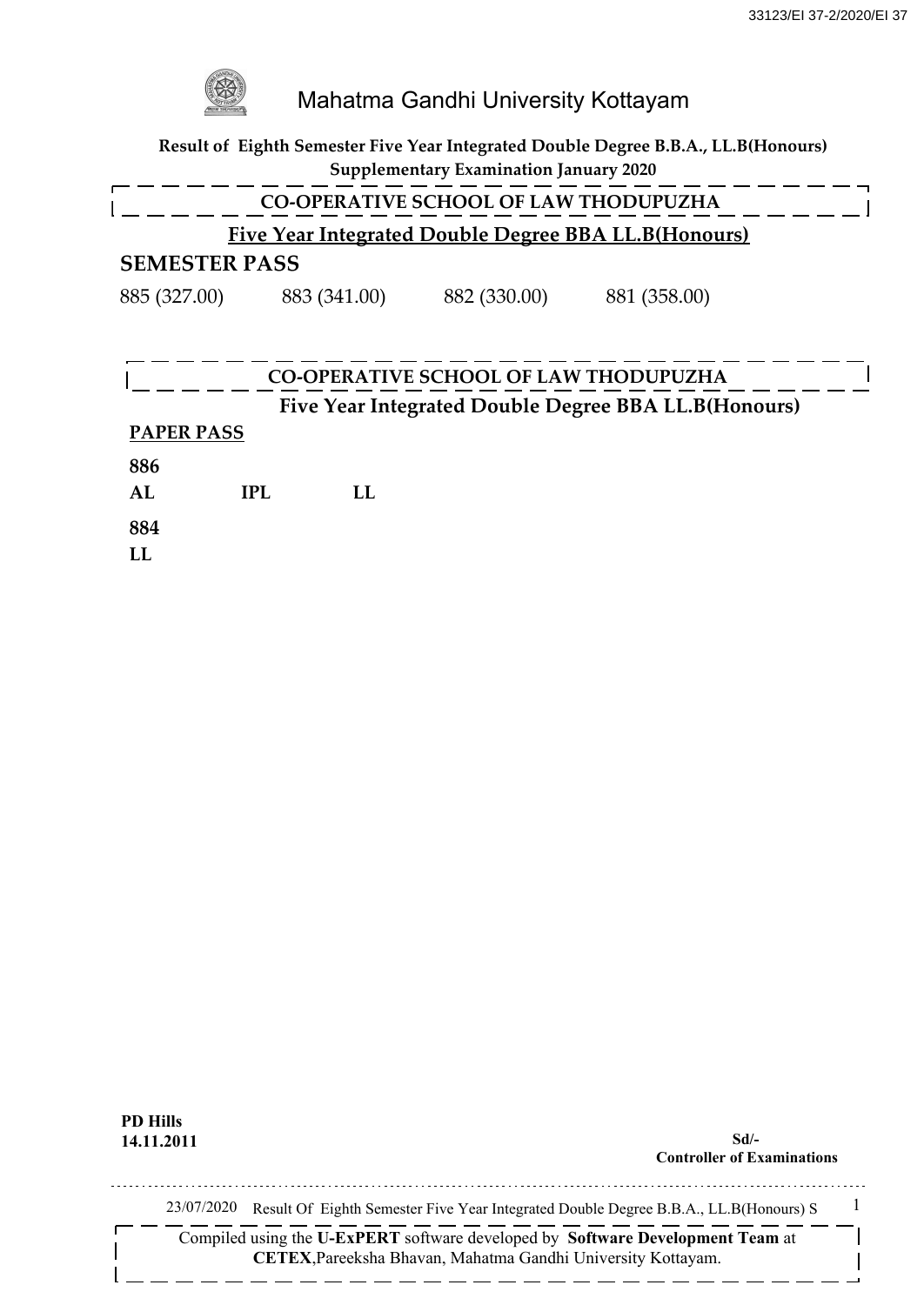

**Result of Eighth Semester Five Year Integrated Double Degree B.B.A., LL.B(Honours) Supplementary Examination January 2020**

**PD Hills**

- -- -- -- -- -

- - -

l

#### **14.11.2011 Sd/- Controller of Examinations**

 $\mathbf{I}$  $\mathsf{l}$ 

ب

 $\overline{\phantom{a}}$ 

23/07/2020 Result Of Eighth Semester Five Year Integrated Double Degree B.B.A., LL.B(Honours) S <sup>2</sup>

Compiled using the **U-ExPERT** software developed by **Software Development Team** at **CETEX**,Pareeksha Bhavan, Mahatma Gandhi University Kottayam.

- -- -- -- -- -- -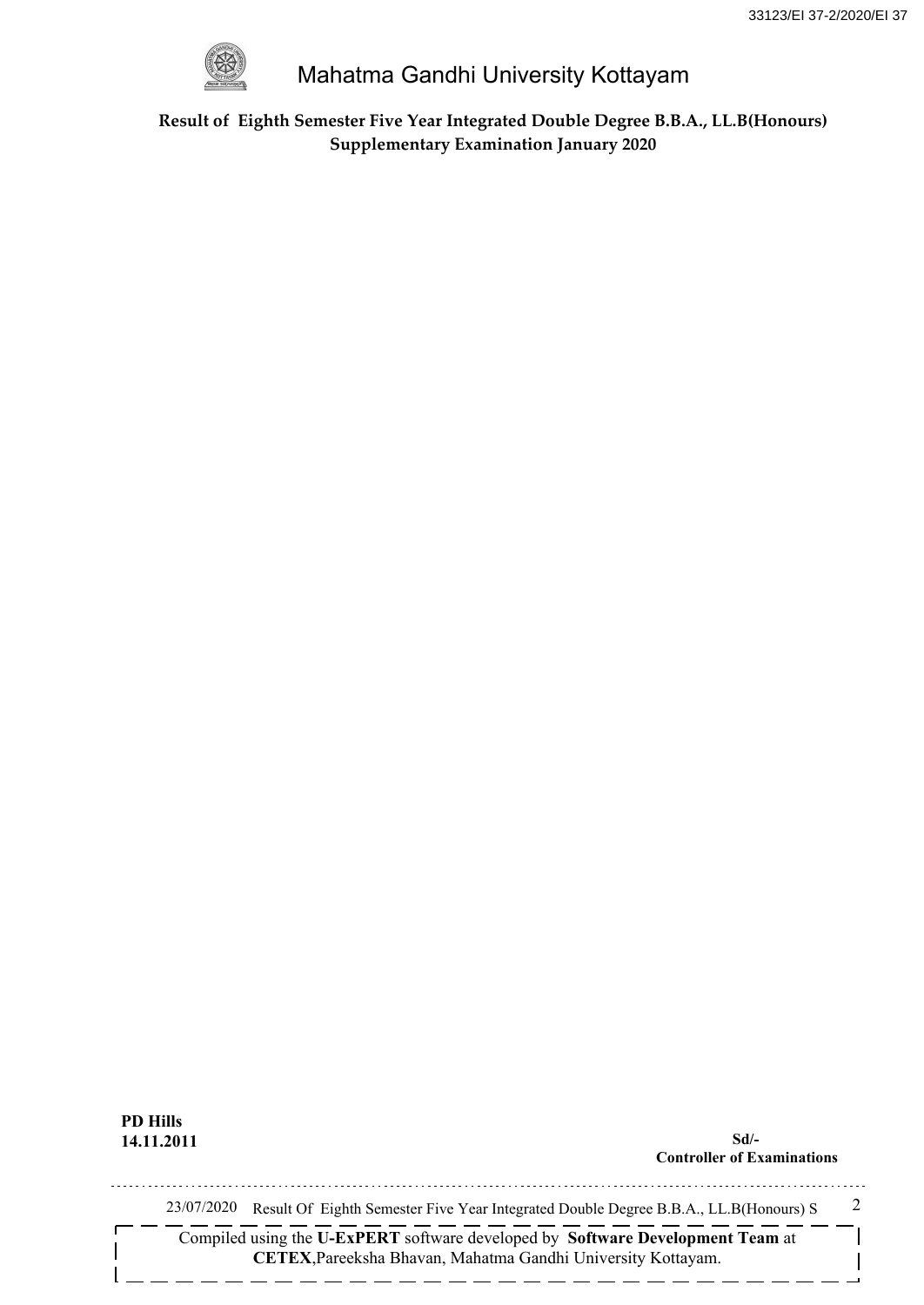

**Result of Eighth Semester Five Year Integrated Double Degree B.B.A., LL.B(Honours) Examination** 

| <b>CO-OPERATIVE SCHOOL OF LAW THODUPUZHA</b> |             |                    |             |             |  |
|----------------------------------------------|-------------|--------------------|-------------|-------------|--|
|                                              |             | <b>B.B.A L.L.B</b> |             |             |  |
| <b>SEMESTER PASS</b>                         |             |                    |             |             |  |
| 62601 (347)                                  | 62608 (385) | 62612 (389)        | 62613(421)  | 62614 (379) |  |
| 62615 (384)                                  | 62617 (365) | 62619 (363)        | 62621 (389) | 62623 (370) |  |
| 62624 (362)                                  | 62628 (376) | 62629 (387)        | 62630 (376) | 62631 (413) |  |
| 62632 (443)                                  | 62634 (422) | 62635 (442)        | 62637 (372) | 62638 (425) |  |
| 62639 (424)                                  | 62640 (419) | 62641 (359)        | 62643 (374) | 62645 (357) |  |
| 62646 (390)                                  | 62647 (377) |                    |             |             |  |
|                                              |             |                    |             |             |  |

**CO-OPERATIVE SCHOOL OF LAW THODUPUZHA**

#### **PAPER PASS**

| 62602<br><b>ADR</b> |            |            |            |     |
|---------------------|------------|------------|------------|-----|
| 62604<br>MB         | LL         | <b>LSG</b> | <b>ADR</b> |     |
| 62622<br><b>ADR</b> |            |            |            |     |
| 62626<br>MB         | <b>LSG</b> | IL         | <b>ADR</b> |     |
| 62627<br>MB         | <b>LSG</b> | <b>ADR</b> |            |     |
| 62642<br>MB         | LL         | <b>ADR</b> |            |     |
| 62644<br>MB         | LL         | <b>LSG</b> | <b>ADR</b> |     |
| 62648<br>MB         | PIL        | LL         | IL         | ADR |

### **PD Hills**

**Controller of Examinations**

Result Of Eighth Semester Five Year Integrated Double Degree B.B.A., LL.B(Honours) Examination January 2020 1 Compiled using the **U-ExPERT** software developed and maintained by the **Software Development Team at CETEX** Pareeksha Bhavan, Mahatma Gandhi University Kottayam ------------------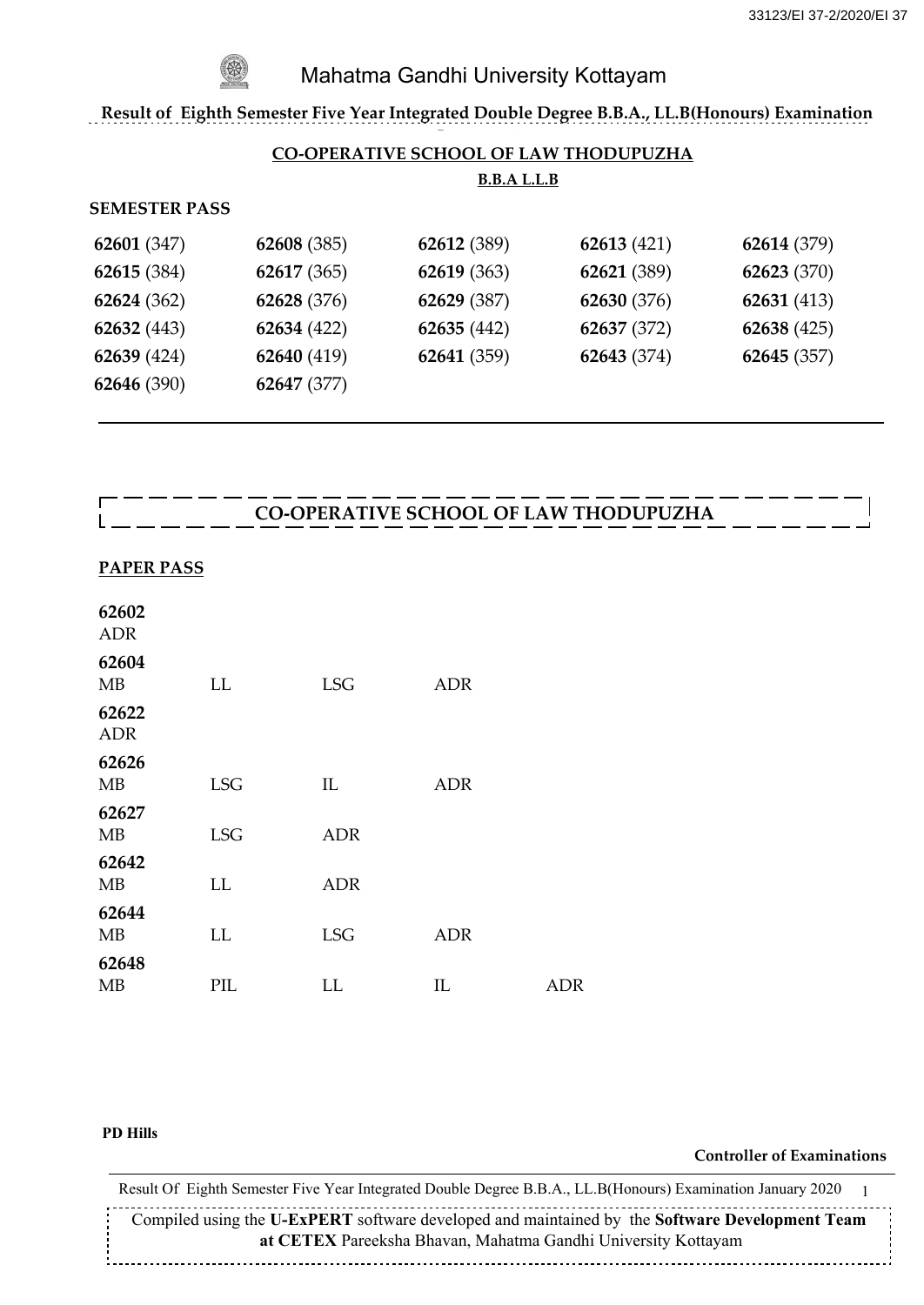

**Result of Eighth Semester Five Year Integrated Double Degree B.B.A., LL.B(Honours) Examination** 

### **BHARATA MATA SCHOOL OF LEGAL STUDIES ALUVA**

# **B.B.A L.L.B**

### **SEMESTER PASS**

| 62502(357)  | 62503 (363)   | 62505 (358) | 62507 (382) | 62508 (380) |
|-------------|---------------|-------------|-------------|-------------|
| 62511 (381) | 62512 $(401)$ | 62513 (360) | 62514 (354) | 62515 (374) |
| 62516 (352) | 62517 (330)   | 62520 (362) | 62521 (342) | 62522 (356) |
| 62523 (367) | 62524 (377)   | 62536 (341) | 62537(361)  | 62540 (367) |
| 62541 (343) | 62542 (348)   | 62547 (327) | 62552 (377) | 62553 (362) |
| 62605(363)  | 62633 (392)   |             |             |             |

**PD Hills**

**Controller of Examinations**

Result Of Eighth Semester Five Year Integrated Double Degree B.B.A., LL.B(Honours) Examination January 2020 2 Compiled using the **U-ExPERT** software developed and maintained by the **Software Development Team at CETEX** Pareeksha Bhavan, Mahatma Gandhi University Kottayam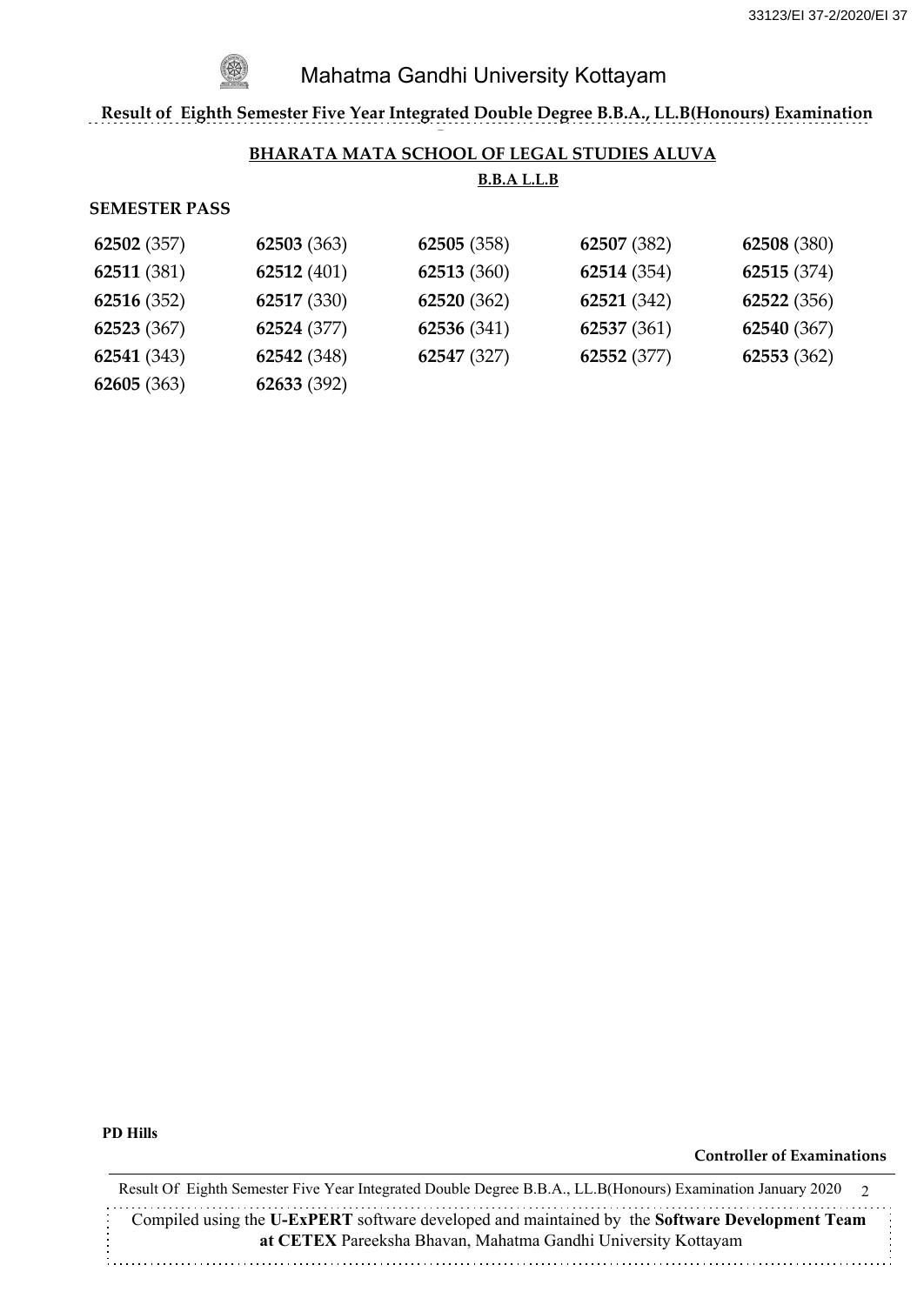

**Result of Eighth Semester Five Year Integrated Double Degree B.B.A., LL.B(Honours) Examination January 2020**

|                                                              |                    |                            |              | BHARATA MATA SCHOOL OF LEGAL STUDIES ALUVA |                                   |
|--------------------------------------------------------------|--------------------|----------------------------|--------------|--------------------------------------------|-----------------------------------|
| <b>PAPER PASS</b>                                            |                    |                            |              |                                            |                                   |
| 62504<br>ADR                                                 |                    |                            |              |                                            |                                   |
| 62506<br>MB                                                  | ADR                |                            |              |                                            |                                   |
| 62510<br>MB                                                  | LL                 | <b>ADR</b>                 |              |                                            |                                   |
| 62518<br>$\mathop{\rm IL}\nolimits$                          | ADR                |                            |              |                                            |                                   |
| 62519 RAL                                                    |                    |                            |              |                                            |                                   |
| 62526<br>MB                                                  | LL                 | $\rm IL$                   | ADR          |                                            |                                   |
| 62528<br>MB<br>62532                                         | PIL                | $\rm IL$                   | $\mbox{ADR}$ |                                            |                                   |
| MB                                                           | IL                 | ADR                        |              |                                            |                                   |
| 62538<br>MB<br>62539<br>ADR                                  | LL                 | $\rm IL$                   | ADR          |                                            |                                   |
| 62543<br>$\mathop{\rm IL}\nolimits$<br>62545<br>$\mbox{ADR}$ | ADR                |                            |              |                                            |                                   |
| 62546<br>MB<br>62548                                         | $\mathop{\rm PIL}$ | $\mathop{\rm LL}\nolimits$ | $\rm IL$     | ADR                                        |                                   |
| ADR<br>62549<br>${\rm MB}$                                   | ${\rm LL}$         | $\rm IL$                   | $\mbox{ADR}$ |                                            |                                   |
| 62551<br>${\rm MB}$                                          | LL                 | ADR                        |              |                                            |                                   |
| PD Hills                                                     |                    |                            |              |                                            | <b>Controller of Examinations</b> |

Result Of Eighth Semester Five Year Integrated Double Degree B.B.A., LL.B(Honours) Examination January 2020 3 Compiled using the **U-ExPERT** software developed and maintained by the **Software Development Team at CETEX** Pareeksha Bhavan, Mahatma Gandhi University Kottayam ........... -----------------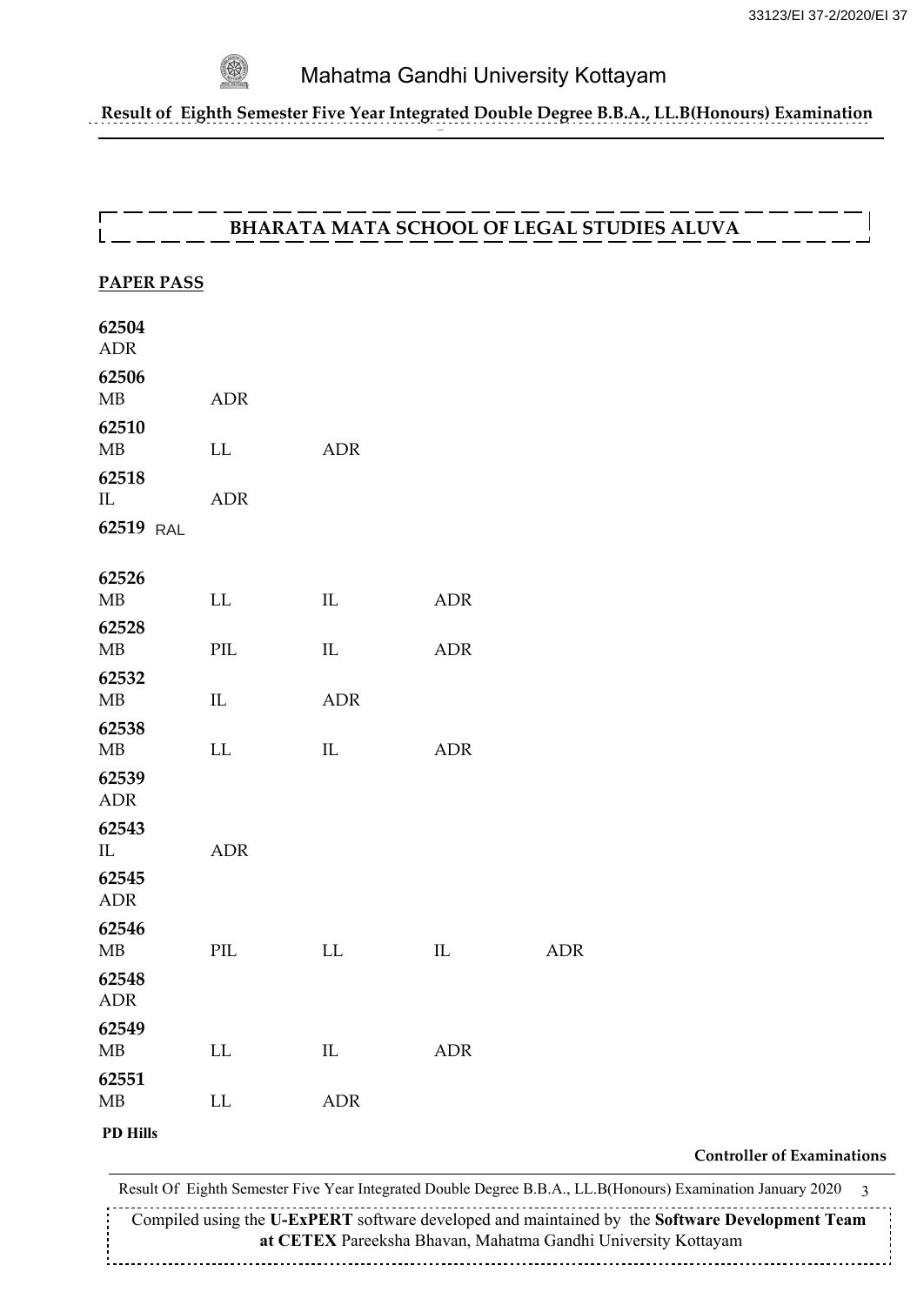

**Result of Eighth Semester Five Year Integrated Double Degree B.B.A., LL.B(Honours) Examination January 2020**

## **BHARATA MATA SCHOOL OF LEGAL STUDIES ALUVA**

#### **PAPER PASS**

| 62554<br>MВ  | PIL | LL | <b>ADR</b> |
|--------------|-----|----|------------|
| 62616<br>ADR |     |    |            |
| 62618<br>ADR |     |    |            |
| 62636 RAL    |     |    |            |
| 62649        |     |    |            |

ADR

**PD Hills**

**Controller of Examinations**

Result Of Eighth Semester Five Year Integrated Double Degree B.B.A., LL.B(Honours) Examination January 2020 4 Compiled using the **U-ExPERT** software developed and maintained by the **Software Development Team at CETEX** Pareeksha Bhavan, Mahatma Gandhi University Kottayam ...............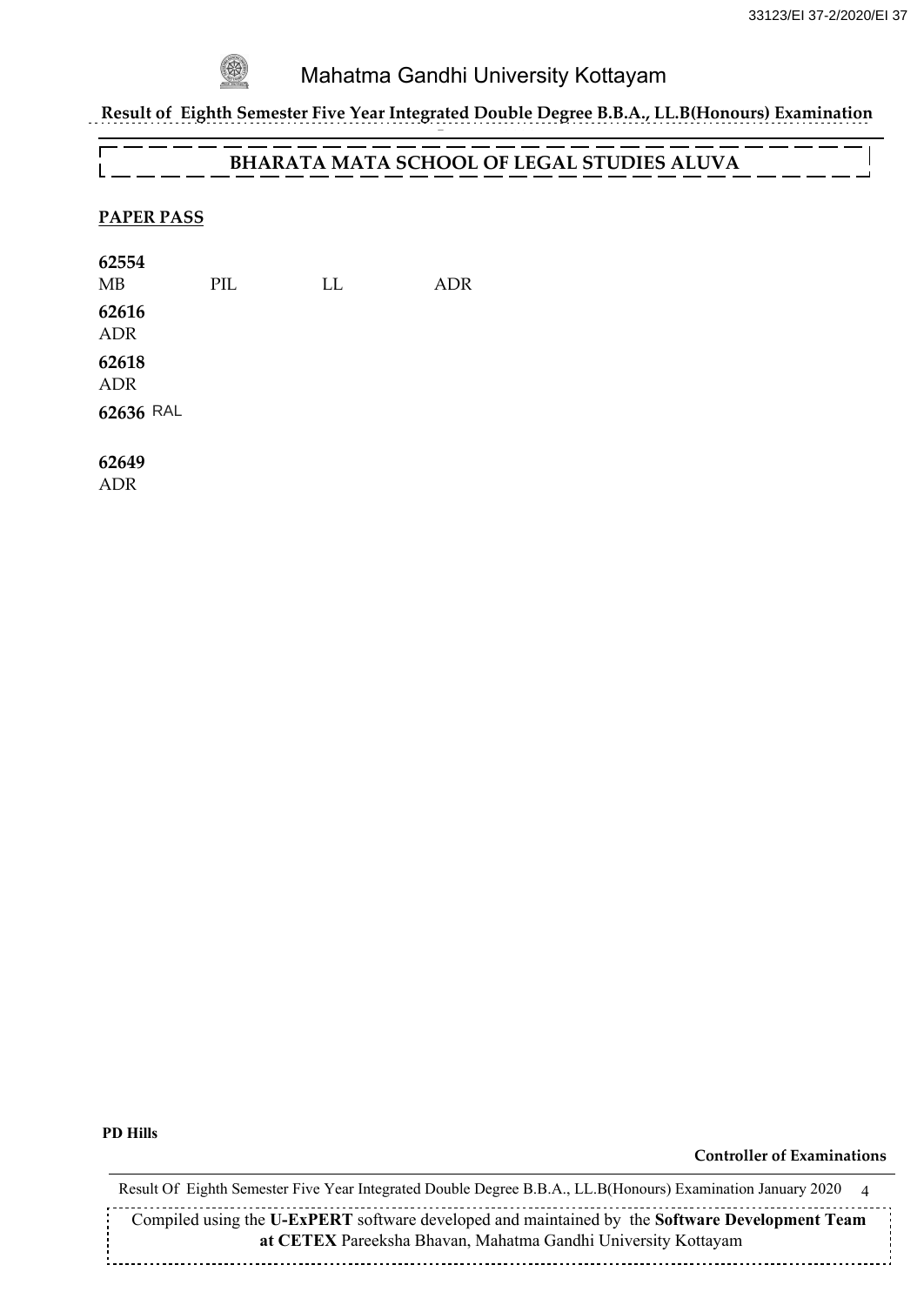

**Result of Eighth Semester Five Year Integrated Double Degree B.B.A., LL.B(Honours) Examination** 

| <b>SREE NARAYANA LAW COLLEGE POOTHOTTA</b> |                    |             |             |             |  |  |
|--------------------------------------------|--------------------|-------------|-------------|-------------|--|--|
|                                            | <b>B.B.A L.L.B</b> |             |             |             |  |  |
| <b>SEMESTER PASS</b>                       |                    |             |             |             |  |  |
| 62625 (447)                                | 62702(363)         | 62704 (393) | 62707 (405) | 62708 (417) |  |  |
| 62709 (364)                                | <b>62711</b> (360) | 62714 (383) | 62715 (417) | 62716 (424) |  |  |

| 62725 (418) | <b>62723</b> (363) | 62719 (391)        | <b>62718</b> (360) | 62717 (414)        |
|-------------|--------------------|--------------------|--------------------|--------------------|
| 62730 (432) | 62729 (388)        | <b>62728</b> (361) | 62727 (414)        | <b>62726</b> (426) |
| 62738 (471) | 62737 (361)        | 62734 (387)        | 62733 (382)        | 62732(461)         |
| 61923(379)  | 62743 (377)        | 62742(400)         | 62740 (352)        | 62739 (421)        |

**PD Hills**

**Controller of Examinations**

Result Of Eighth Semester Five Year Integrated Double Degree B.B.A., LL.B(Honours) Examination January 2020 5 Compiled using the **U-ExPERT** software developed and maintained by the **Software Development Team at CETEX** Pareeksha Bhavan, Mahatma Gandhi University Kottayam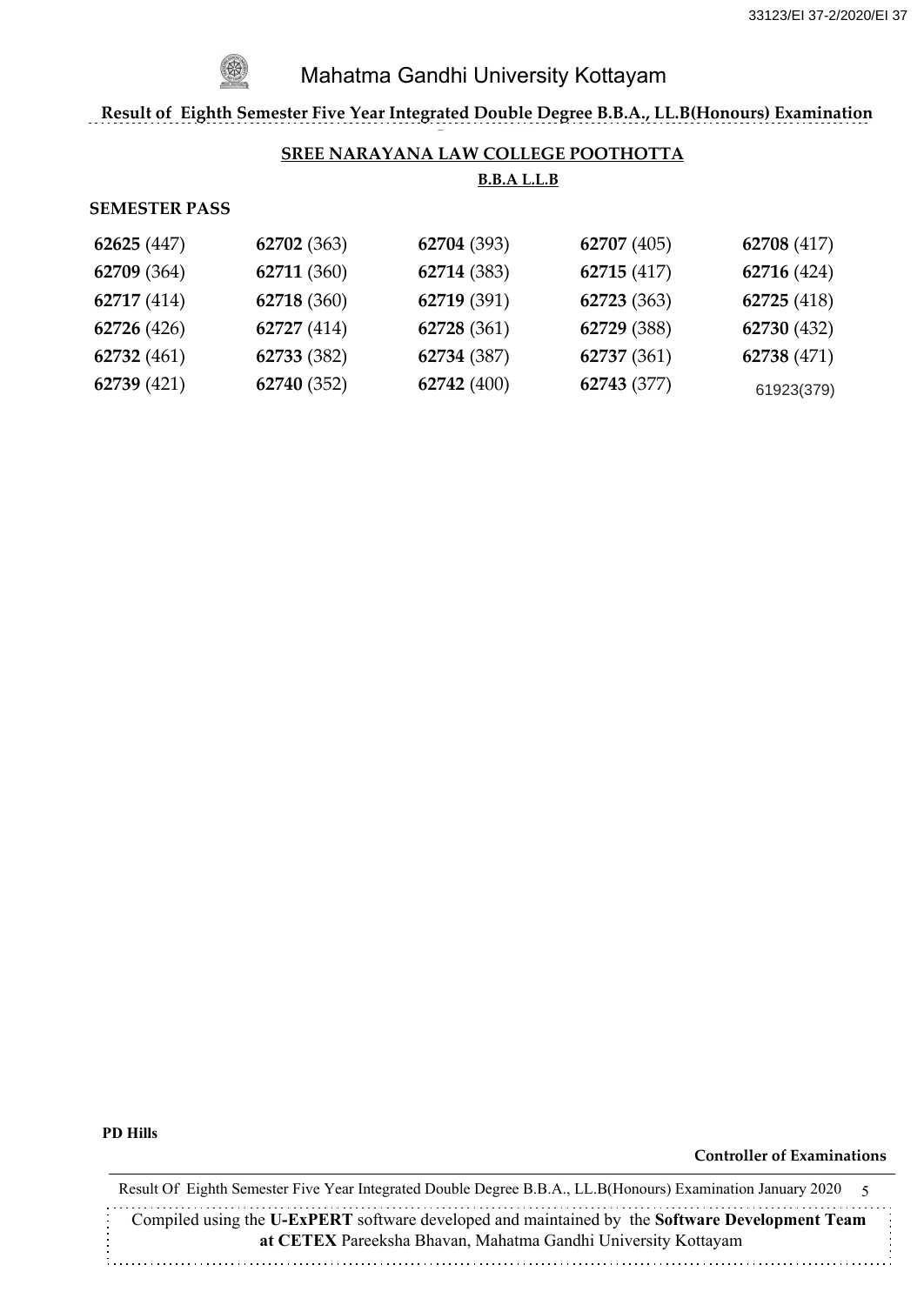

**Result of Eighth Semester Five Year Integrated Double Degree B.B.A., LL.B(Honours) Examination January 2020**

# **SREE NARAYANA LAW COLLEGE POOTHOTTA**

#### **PAPER PASS**

| 62603<br>MB                 | <b>ADR</b>                 |                            |            |            |
|-----------------------------|----------------------------|----------------------------|------------|------------|
| 62701<br>MB                 | $\rm IL$                   | <b>ADR</b>                 |            |            |
| 62703<br>MB                 | $\mathop{\rm LL}\nolimits$ | <b>ADR</b>                 |            |            |
| 62705<br>MB                 | $\rm IL$                   | <b>ADR</b>                 |            |            |
| 62706<br>MB                 | $\mathop{\rm LL}\nolimits$ | IL                         | <b>ADR</b> |            |
| 62710<br>MB                 | $\mathop{\rm LL}\nolimits$ | $\rm IL$                   | <b>ADR</b> |            |
| 62713<br><b>ADR</b>         |                            |                            |            |            |
| 62720<br>$\mathop{\rm PIL}$ | $\mathop{\rm LL}\nolimits$ | <b>ADR</b>                 |            |            |
| 62722<br><b>ADR</b>         |                            |                            |            |            |
| 62724<br>MB                 | PIL                        | $\mathop{\rm LL}\nolimits$ | $\rm IL$   | <b>ADR</b> |
| 62731<br>MB                 | $\mathop{\rm PIL}$         | $\mathop{\rm LL}\nolimits$ | IL         | <b>ADR</b> |
| 62736<br>IL                 | <b>ADR</b>                 |                            |            |            |
| 62741<br><b>ADR</b>         |                            |                            |            |            |
| 62744<br>MB                 | <b>ADR</b>                 |                            |            |            |

#### **PD Hills**

**Controller of Examinations**

Result Of Eighth Semester Five Year Integrated Double Degree B.B.A., LL.B(Honours) Examination January 2020 6 Compiled using the **U-ExPERT** software developed and maintained by the **Software Development Team at CETEX** Pareeksha Bhavan, Mahatma Gandhi University Kottayam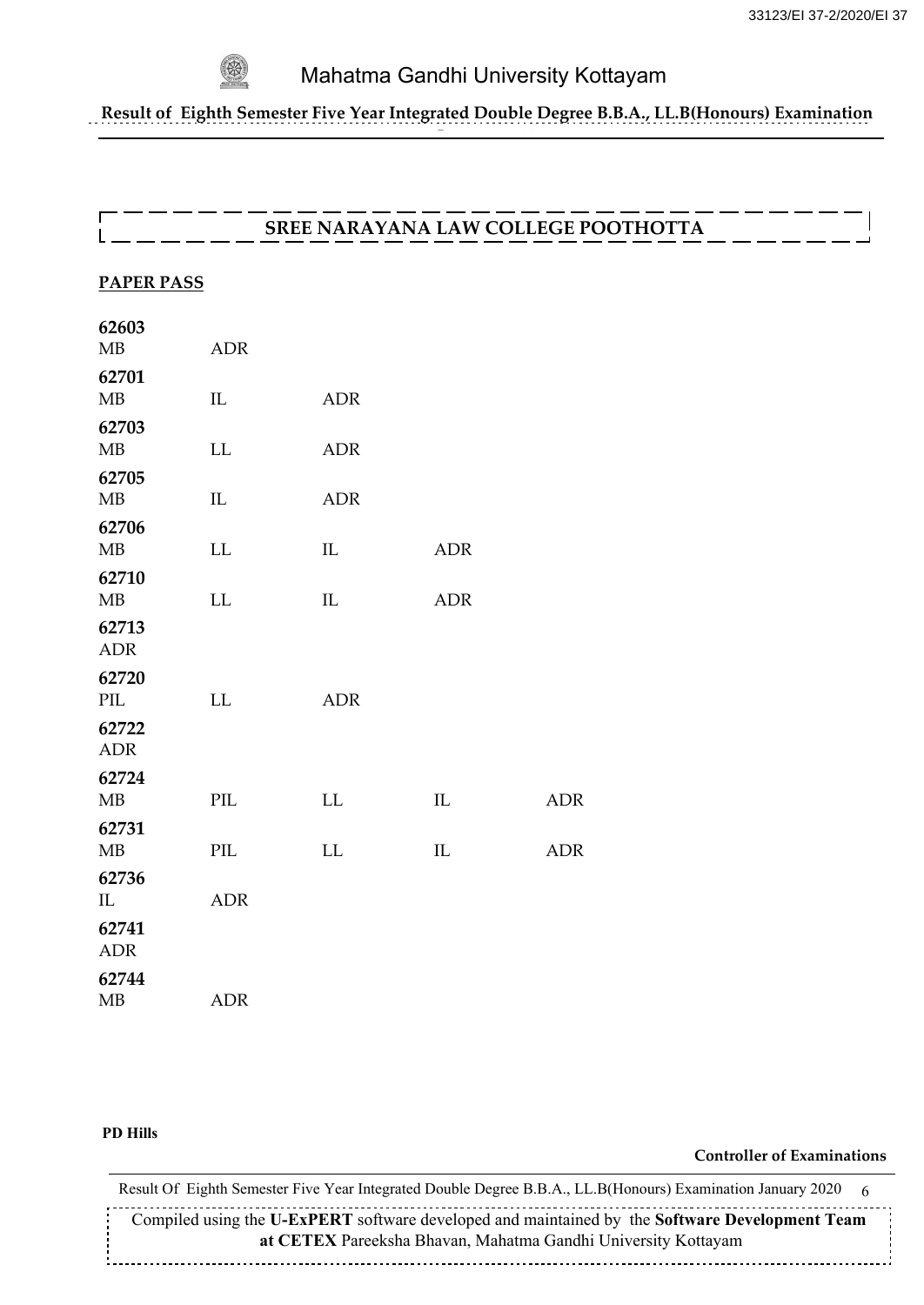

**Result of Eighth Semester Five Year Integrated Double Degree B.B.A., LL.B(Honours) Examination** 

**PD Hills**

**Controller of Examinations**

Result Of Eighth Semester Five Year Integrated Double Degree B.B.A., LL.B(Honours) Examination January 2020 7 Compiled using the **U-ExPERT** software developed and maintained by the **Software Development Team at CETEX** Pareeksha Bhavan, Mahatma Gandhi University Kottayam